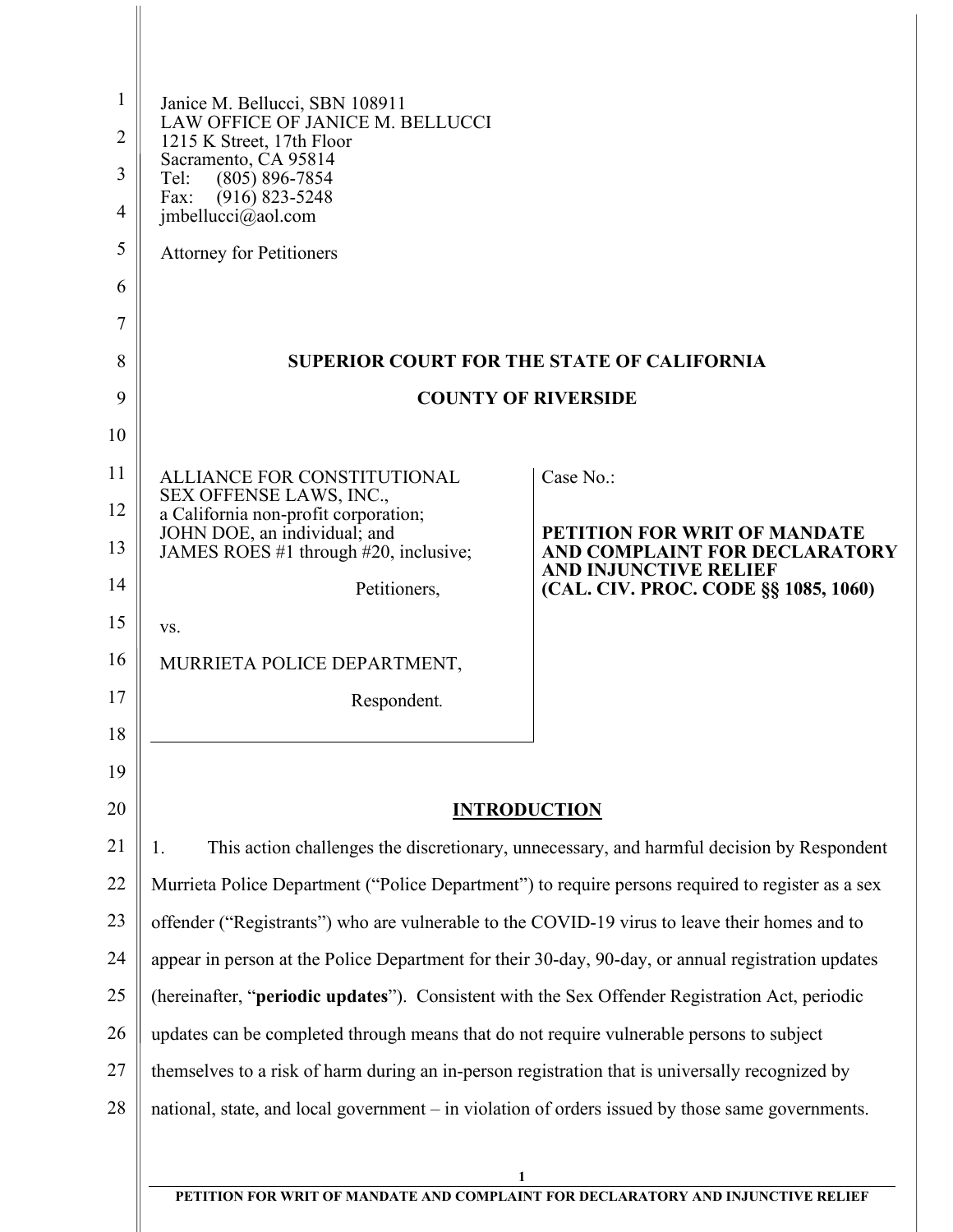1 2 3 4 5 6 2. This issue warrants the Court's attention at this time because the extraordinary measures now being taken to slow the spread of the COVID-19 pandemic are undermined by requiring that Registrants continue to appear in person for periodic updates. Specifically, as of March 19, 2020, the Governor of California has ordered as follows: "**Everyone** is required to stay home except to get food, care for a relative or friend, get necessary health care, or go to an essential job."<sup>[1](#page-1-0)</sup> The Order contains no exception for registration updates.

7 8 9 10 11 12 13 14 15 16 17 18 19 20 3. Sex offender registration is governed by the California Sex Offender Registration Act, codified at Penal Code section 290, *et seq*. (hereinafter, "Section 290" or "Act"). Contrary to popular understanding, the text of the Act does not require Registrants to appear in person for periodic updates. (See Cal. Penal Code § 290.11, subds. (a)-(c).) Instead, the Act merely requires that Registrants be "Registered." (*Ibid*.) In addition, there is no practical reason why Registrants must appear in person for periodic updates because period updates are for the purpose of confirming information that registering agencies already possess, or for the purpose providing information that can be transmitted through alternative means which pose little or no risk of exposure of COVID-19, such as the telephone or video conferencing apps and programs. Use of this widely available technology provides law enforcement with methods to obtain the information necessary to complete periodic updates without subjecting Registrants and the public at large to potentially harmful inperson visits to locations where they could either contract or spread COVID-19. Requiring such inperson visits to the Police Department during a pandemic, in contravention of state and local orders, is an abuse of discretion as pled herein.

21 22 23 24 25 26 4. Petitioners include a civil rights organization that supports Registrations, as well as an individual Registrant, Petitioner John Doe, who is deemed vulnerable to infection by COVID-19 because of his age. As pled more fully below, Respondent Murrieta Police Department has directed Petitioner John Doe and all Registrants to appear in person for their periodic updates. Respondent's mandate that all Registrants, including those with high-risk COVID-19 factors, appear in person forces Petitioner and all Registrants into a Catch-22. That is, they must either subject themselves to

27

<span id="page-1-0"></span><sup>28</sup> <sup>1</sup> https://covid19.ca.gov/, last visited March 23, 2020.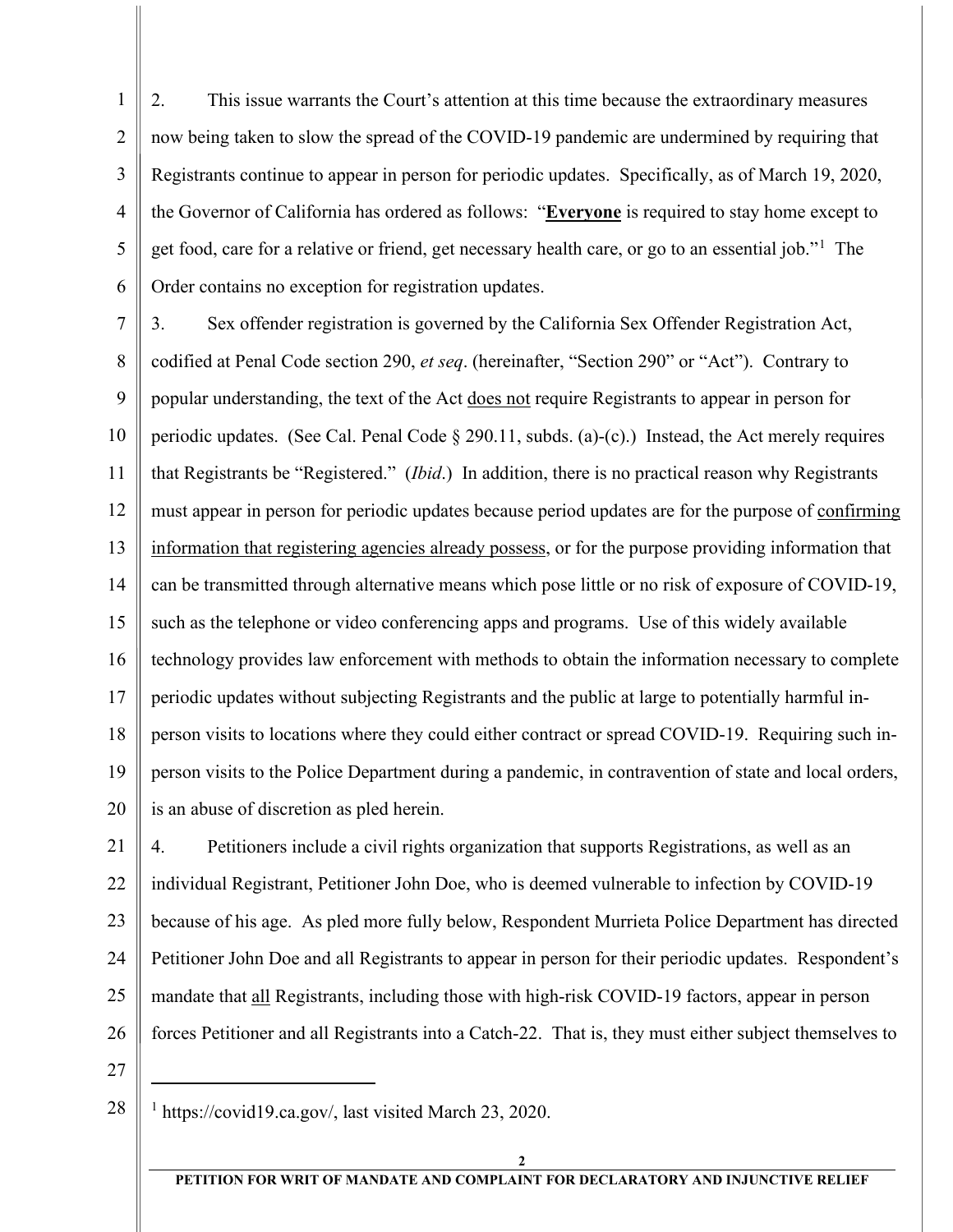| $\mathbf{1}$ | COVID-19 infection (in violation of a state order), or violate Section 290 by failing to appear in      |  |
|--------------|---------------------------------------------------------------------------------------------------------|--|
| 2            | person, thereby inviting arrest and custody in jail or prison (where the risk of COVID-19 infection is  |  |
| 3            | much greater). Section 290 does not require Registrants to play Russian Roulette with their lives in    |  |
| 4            | order to provide the information required for their periodic updates.                                   |  |
| 5            | Accordingly, Petitioners seek a writ of mandate directing Respondent to process 30-day, 90-<br>5.       |  |
| 6            | day, and annual updates without the additional, non-statutory requirement to appear in person, as       |  |
| 7            | well as an injunction and declaratory relief preventing Respondent from requiring Registrants to        |  |
| 8            | appear in person for periodic updates until the threat of COVID-19 has ended.                           |  |
| 9            | <b>JURISDICTION AND VENUE</b>                                                                           |  |
| 10           | As a court of unlimited jurisdiction, the Riverside County Superior Court has jurisdiction<br>6.        |  |
| 11           | over this action for mandamus, declaratory, and injunctive relief pursuant to California Code of        |  |
| 12           | Civil Procedure sections 1084, et seq. and 1060.                                                        |  |
| 13           | Venue is proper within this Court because Respondent Murrieta Police Department is<br>7.                |  |
| 14           | located in Riverside County.                                                                            |  |
| 15           | <b>PARTIES</b>                                                                                          |  |
| 16           | Petitioners reallege and incorporate herein, as though fully set forth, all and inclusively,<br>8.      |  |
| 17           | paragraphs 1 through 7.                                                                                 |  |
| 18           | Petitioner Alliance for Constitutional Sex Offense Laws, Inc. ("ACSOL") is a non-profit<br>9.           |  |
| 19           | corporation incorporated and headquartered in Los Angeles County, California. ACSOL is                  |  |
| 20           | dedicated to protecting the Constitution by restoring the civil rights of more than 109,000             |  |
| 21           | Registrants in the State of California through advocacy, education, and litigation on behalf of them    |  |
| 22           | and their families. ACSOL is beneficially interested in the outcome of these proceedings, as well as    |  |
| 23           | in Respondent's performance of its legal duties, and therefore seeks by this Petition to procure        |  |
| 24           | enforcement of a public duty on a question of public right. (Cal. Civ. Proc. Code §1086.) In            |  |
| 25           | addition, ACSOL's membership includes Registrants residing in the City of Murrieta who are              |  |
| 26           | required to register as sex offenders, who are injured by the discretionary decision challenged in this |  |
| 27           | action, and who are beneficially interested in the outcome of this proceeding.                          |  |
| 28           |                                                                                                         |  |
|              | $\mathbf{3}$                                                                                            |  |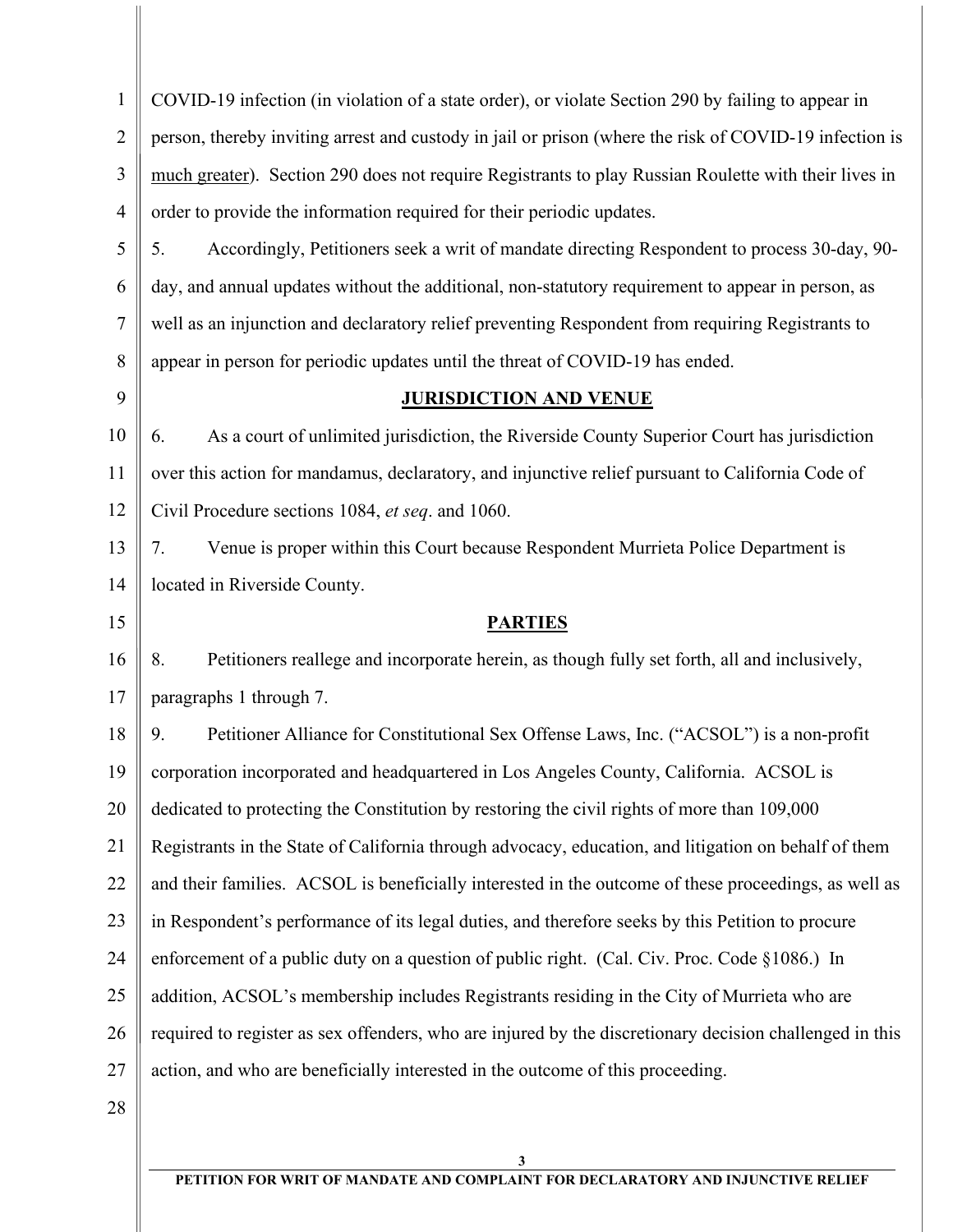1 2 3 4 10. Petitioner John Doe is a Registrant residing in the City of Murrieta, County of Riverside. Petitioner John Doe is required to update his registration with the Murrieta Police Department within five working days of his birthday in early June 2020. Petitioner John Doe is currently 69 years old and will, in fact, turn 70 years old upon his birthday.

5 6 7 8 9 11. Petitioners James Roes #1 through #20, inclusive, are additional Registrants residing in the City of Murrieta who are vulnerable to infection by the COVID-19 virus due to age or as otherwise defined by healthcare officials, whom Respondent is currently requiring to appear in person for periodic updates. The true names of Petitioners James Roe #1 through #20 are currently unknown, but Petitioners will add those parties to this action when their names become known.

10 11 12 13 14 12. Respondent Murrieta Police Department is a local law enforcement agency responsible for implementing the Act in the City of Murrieta, County of Riverside (Cal. Penal Code § 290, subd. (b).) Respondent is responsible for facilitating the periodic updates for all Registrants residing in the City of Murrieta, including Petitioner John Doe. On information and belief, Respondent is responsible for the discretionary decision challenged in this action.

15

# **FACTS**

16 17 13. Petitioners reallege and incorporate herein, as though fully set forth, each and every, all and inclusively, paragraphs 1 through 12.

#### 18 **The Coronavirus Pandemic and State and Local Orders to Remain at Home**

19 20 21 22 23 24 25 26 14. The COVID-19 pandemic is a global emergency that is unprecedented in modern history. Extraordinary measures have been implemented by governments at every level. Most notably, on March 19, 2020, the Governor of California issued an order calling upon all 40 million residents of the state to remain in their homes, with limited exceptions for essential travel (hereinafter, the "Order").<sup>[2](#page-3-0)</sup> Specifically, the Governor's Order directs "all individuals living in the State of California to stay home or at their place of residence except as needed to maintain continuity of operations of the federal critical infrastructure sectors, as outlined at

- 27
- <span id="page-3-0"></span>28 <sup>2</sup> https://covid19.ca.gov/stay-home-except-for-essential-needs/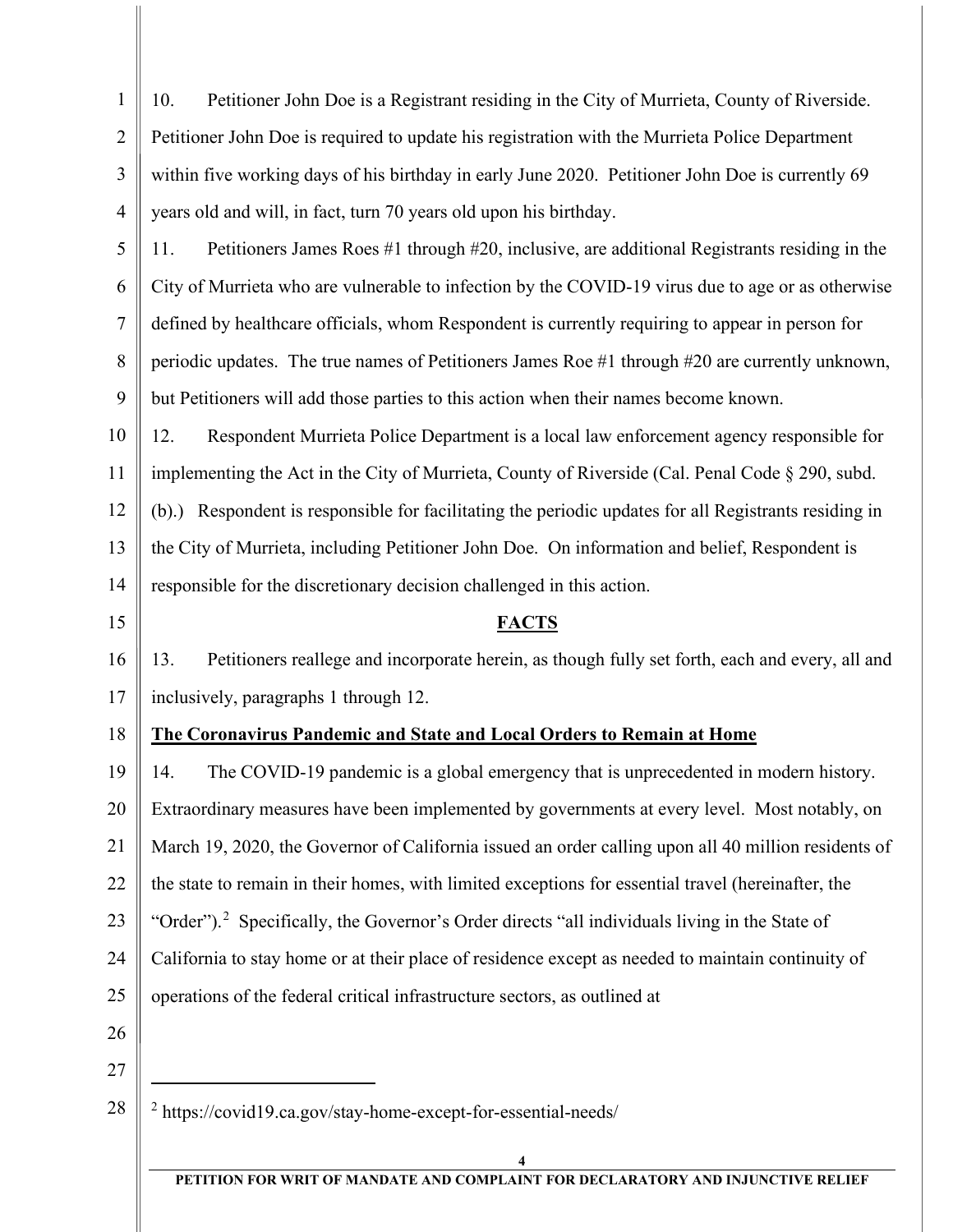| $\mathbf{1}$   | https://www.cisa.gov/identifying-critical-infrastructure-during-covid-19." <sup>3</sup> Sex offender           |  |  |  |
|----------------|----------------------------------------------------------------------------------------------------------------|--|--|--|
| $\overline{2}$ | registration is not listed among the exceptions to the Order, and violation of the Order can result in         |  |  |  |
| 3              | penalties and punishment.                                                                                      |  |  |  |
| $\overline{4}$ | The Order emphasizes that persons within specified vulnerable populations must self-isolate<br>15.             |  |  |  |
| 5              | and remain in their homes. As reflected in the Order, the Center for Disease Control and the                   |  |  |  |
| 6              | California Department of Health Care Services declare the following persons at "higher risk" for               |  |  |  |
| $\tau$         | contractive COVID-19: $4,5$                                                                                    |  |  |  |
| 8              | "Persons aged 65 and older";<br>a.                                                                             |  |  |  |
| 9              | Persons with HIV/AIDS or "compromised immune systems"; and<br>$\mathbf{b}$ .                                   |  |  |  |
| 10             | Persons with "chronic serious medical conditions" or asthma;<br>c.                                             |  |  |  |
| 11             | On March 19, 2020, the Murrieta City Council also declared a Local Emergency throughout<br>16.                 |  |  |  |
| 12             | the City of Murrieta, finding "that conditions of extreme peril to the safety of persons and property          |  |  |  |
| 13             | have arisen within the City of Murrieta caused by the COVID-19 (Coronavirus) pandemic event of                 |  |  |  |
| 14             | 2020." <sup>6</sup> The City of Murrieta has declared that "It's essential to follow recommendations that will |  |  |  |
| 15             | help us minimize local impact" of COVID-19. <sup>7</sup>                                                       |  |  |  |
| 16             | The California Sex Offender Registration Act Does Not Require In-person Periodic Updates                       |  |  |  |
| 17             | In general, the Act requires persons convicted of the offenses described in Section 290,<br>17.                |  |  |  |
| 18             | subdivision (c) who reside in California to complete their initial registration with local law                 |  |  |  |
| 19             | enforcement within specified time frames when they: (1) are release from custody or supervision,               |  |  |  |
| 20             | $(2)$ establish residency in the state, $(3)$ change their residence address, or $(4)$ cease residing in       |  |  |  |
| 21             | California.                                                                                                    |  |  |  |
| 22             | 18.<br>The Act further requires Registrants to periodically update their registration with local law           |  |  |  |
| 23             |                                                                                                                |  |  |  |
| 24             | <sup>3</sup> https://covid19.ca.gov/img/Executive-Order-N-33-20.pdf                                            |  |  |  |
| 25             | <sup>4</sup> https://www.cdc.gov/coronavirus/2019-ncov/specific-groups/high-risk-complications.html            |  |  |  |
| 26             | <sup>5</sup> https://covid19.ca.gov/what-you-can-do/#symptoms-risks                                            |  |  |  |
| 27             | <sup>6</sup> https://www.murrietaca.gov/DocumentCenter/View/3649/Declaration-of-Local-Emergency?bidId=         |  |  |  |
| 28             | <sup>7</sup> https://www.murrietaca.gov/955/4767/Coronavirus                                                   |  |  |  |
|                |                                                                                                                |  |  |  |
|                |                                                                                                                |  |  |  |

<span id="page-4-4"></span><span id="page-4-3"></span><span id="page-4-2"></span><span id="page-4-1"></span><span id="page-4-0"></span>**PETITION FOR WRIT OF MANDATE AND COMPLAINT FOR DECLARATORY AND INJUNCTIVE RELIEF**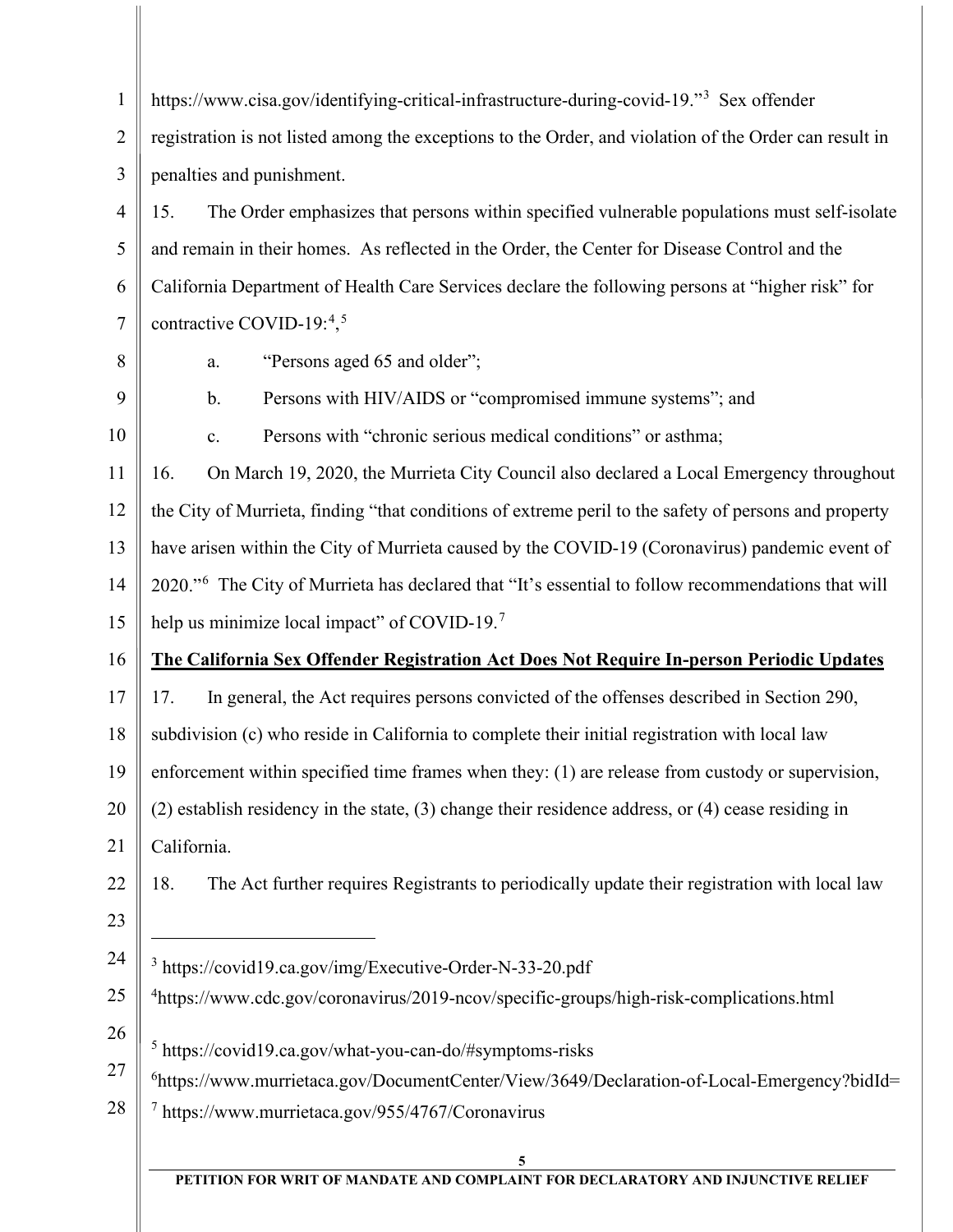1 enforcement at specified intervals, as follows:

5

6

7

8

22

23

24

25

26

27

28

- 2 3 4 a. All Registrants must provide an "annual update" within five working days of their birthday, beginning on his or her first birthday after the initial registration. (Penal Code § 290.012, subd. (a).)
	- b. Registrants designated "sexually violent predators" must update their registration every 90 days. (Penal Code § 290.012, subd. (b).)
		- c. Transient Registrants (*i.e*., those with no fixed residence address), must update their registration every 30 days. (Penal Code § 290.012, subd. (c).)

9 10 11 12 13 14 15 16 17 18 19 19. Contrary to popular understanding, the Act does not require initial registration, annual updates, 90-day updates, or 30-day updates (*i.e.*, "periodic updates") to be in person. Instead, the Act only requires that periodic updates occur, without specifying how the Registrant is to provide the required information to the registering agency. (E.g., Penal Code § 290.012, subd. (a) ["Beginning on his or her first birthday following registration or change of address, the person shall be required to register annually, within five working days of his or her birthday, to update his or her registration with the entities described in subdivision (b) of Section 290. At the annual update, the person shall provide current information as required on the Department of Justice annual update form, including the information described in paragraphs (1) to (4), inclusive, of subdivision (a) of Section 290.015. The registering agency shall give the registrant a copy of the registration requirements from the Department of Justice form."].)

20 21 20. Notably, the Act specifies only three occasions on which in-person registration or in-person updates are required. Specifically, in-person registration and updates are required only for:

> a. **Transient Registrants "who move[] of out state."** (Penal Code § 290.011, subd. (f) ["A transient who moves out of state shall inform, in person, the chief of police in the city in which he or she is physically present, or the sheriff of the county if he or she is physically present in an unincorporated area or city that has no police department, within five working days, of his or her move out of state."].)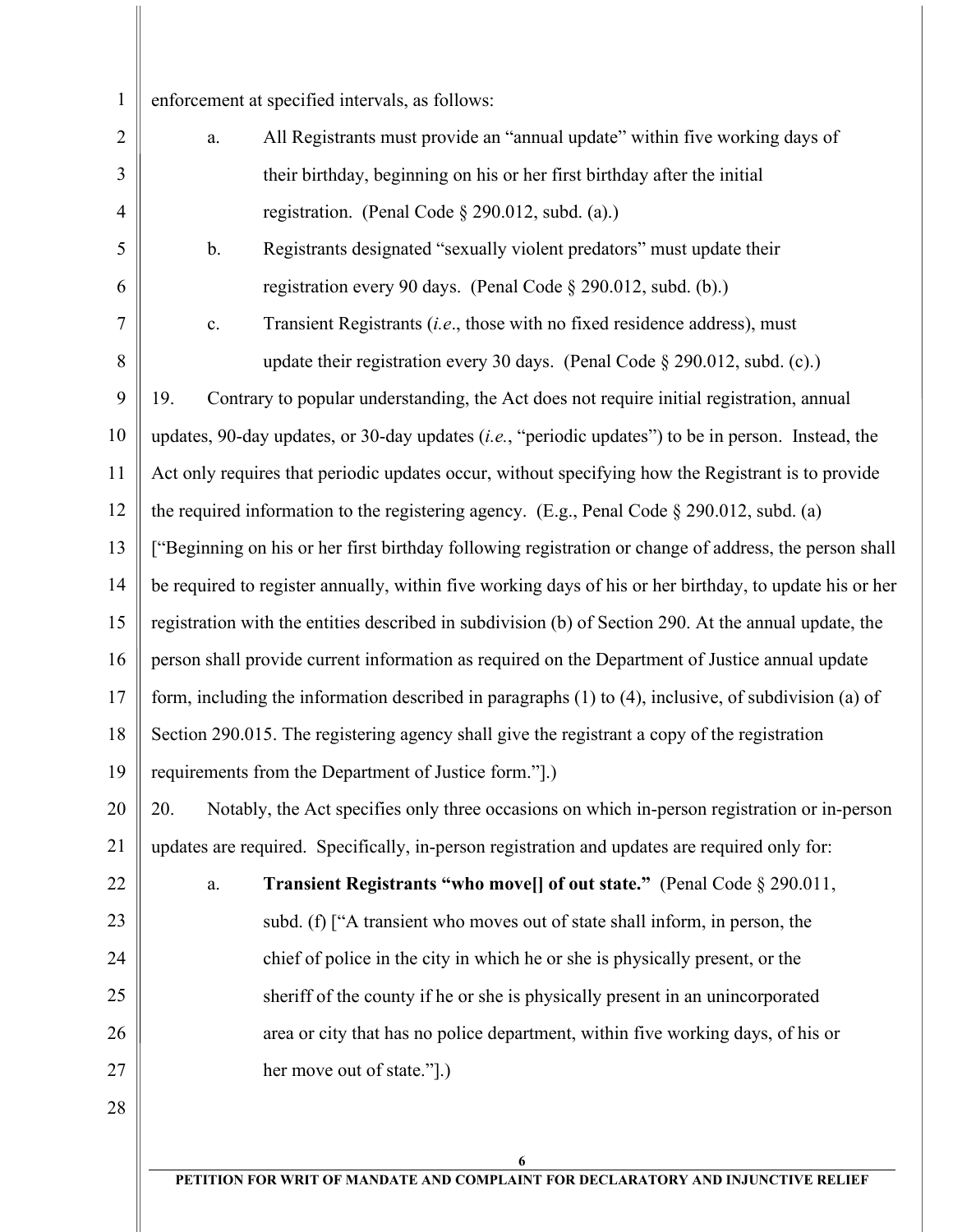| $\mathbf{1}$   | $b$ .                                                                                            | Registrants who change their residence address, whether within the                                      |
|----------------|--------------------------------------------------------------------------------------------------|---------------------------------------------------------------------------------------------------------|
| $\overline{2}$ |                                                                                                  | jurisdiction in which they are currently registered or to a new jurisdiction                            |
| 3              |                                                                                                  | outside California. (Penal Code § 290.013, subd. (a) ["A person who was                                 |
| 4              |                                                                                                  | last registered at a residence address pursuant to the Act who changes his or                           |
| 5              |                                                                                                  | her residence address, whether within the jurisdiction in which he or she is                            |
| 6              |                                                                                                  | currently registered or to a new jurisdiction inside or outside the state, shall,                       |
| $\overline{7}$ |                                                                                                  | in person, within five working days of the move, inform the law enforcement                             |
| 8              |                                                                                                  | agency or agencies with which he or she last registered of the move, the new                            |
| 9              |                                                                                                  | address or transient location, if known, and any plans he or she has to return                          |
| 10             |                                                                                                  | to California."].)                                                                                      |
| 11             | c.                                                                                               | Registrants who legally change their names. (Penal Code § 290.014, subd.                                |
| 12             |                                                                                                  | (a) ["If any person who is required to register pursuant to the Act changes his                         |
| 13             |                                                                                                  | or her name, the person shall inform, in person, the law enforcement agency                             |
| 14             |                                                                                                  | or agencies with which he or she is currently registered within five working                            |
| 15             |                                                                                                  | $\text{days}$ ".)                                                                                       |
| 16             | 21.                                                                                              | The Legislature's decision to expressly require in-person updates in certain limited situations         |
| 17             |                                                                                                  | but not other situations confirms that the Legislature did not intend to require personal appearance at |
| 18             |                                                                                                  | initial registration, annual updates, 90-day updates, or 30-day updates. (See Wilson v. City of         |
| 19             |                                                                                                  | Laguna Beach (1992) 6 Cal. App. 4th 543, 554.) On information and belief, the California                |
| 20             |                                                                                                  | Department of Justice and various local registering agencies are able to, and do in fact, process       |
| 21             |                                                                                                  | registrations when the Registrant does not appear in person, such as when a Registrant is               |
| 22             | hospitalized or otherwise incapacitated. Accordingly, Respondent Murrieta Police Department has, |                                                                                                         |
| 23             | but unlawfully refuses to exercise, discretion to process periodic updates without requiring     |                                                                                                         |
| 24             | Registrants to appear in person.                                                                 |                                                                                                         |
| 25             | Respondent's Discretionary In-person Registration Requirement Threatens Vulnerable               |                                                                                                         |
| 26             | <b>Registrants and Forces Them to Violate State and Local COVID-19-Related Orders</b>            |                                                                                                         |
| 27             | 22.                                                                                              | In addition to being discretionary and not required by Section 290, Respondent's ongoing                |
| 28             |                                                                                                  | decision to require in-person registration for periodic updates forces Registrants to contravene the    |
|                |                                                                                                  | 7                                                                                                       |

**PETITION FOR WRIT OF MANDATE AND COMPLAINT FOR DECLARATORY AND INJUNCTIVE RELIEF**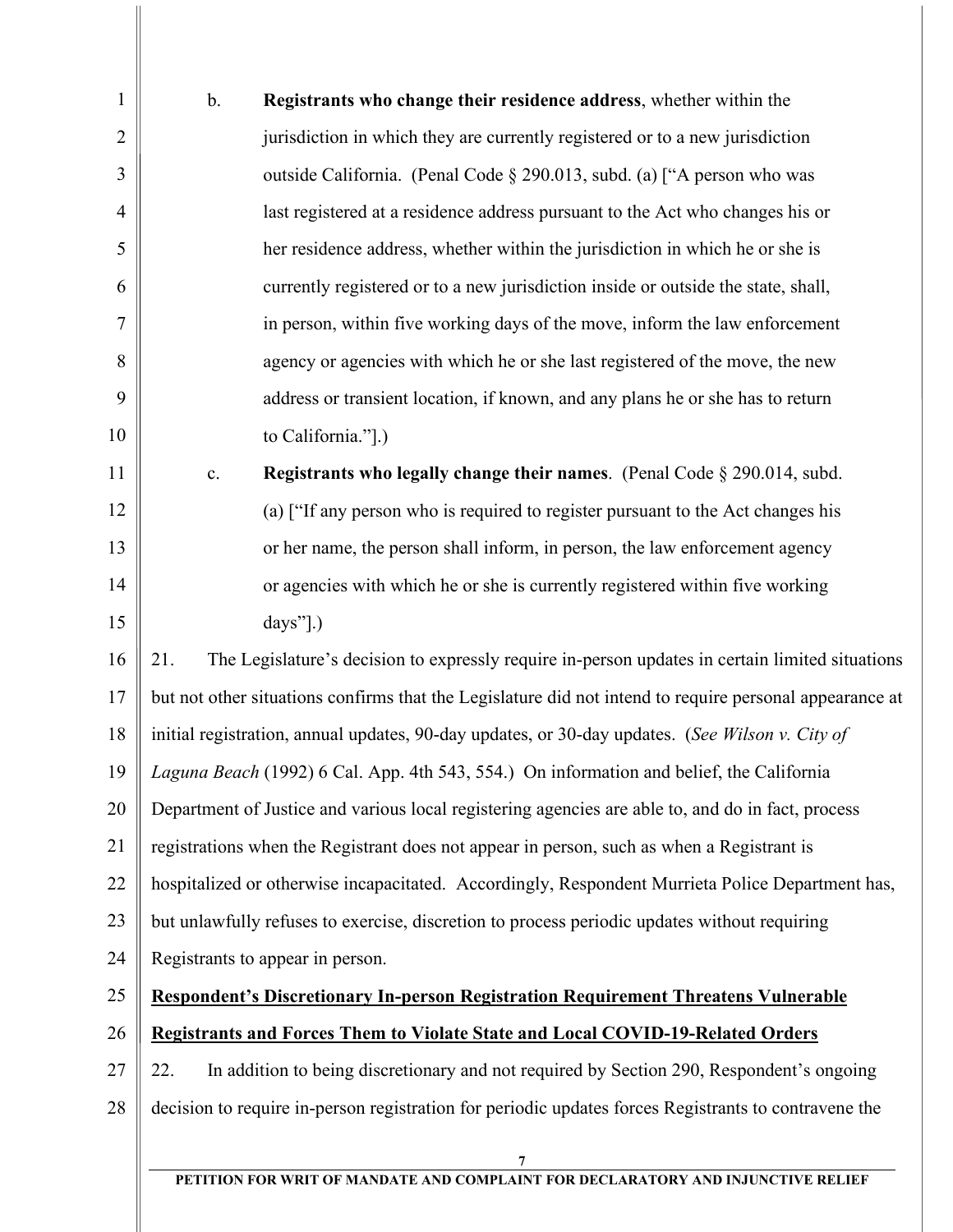1 2 3 4 5 6 public safety measures imposed by state and local government upon all residents of California, including Registrants, including the current Order by the Governor of California. (*Helling v. McKinney* (1994) 509 U.S. 25, 33 ["It would be odd to deny an injunction to inmates who plainly proved an unsafe, life-threatening condition in their prison on the ground that nothing yet had happened to them.".) Respondent's decisions therefore threaten both vulnerable Registrants and the larger population with which those Registrants interact.

7 8 9 10 11 12 13 14 15 16 17 18 19 20 21 22 23 24 25 26 23. On information and belief, the locations in which Registrants are required to register in person are often unsanitary, crowded, and do not allow for "social distancing" and other preventative measures mandated by state and local government. For example, many of the police stations to which Registrants are summoned to register are located in areas with large homeless populations. In addition, Registrants are forced to enter, sit in, touch, and otherwise interact with unsanitary physical environments while registering. Those environments include repeated and prolonged contact with potentially virus-ridden surfaces and objects such as countertops, clip boards, various papers, pens, pen chains, ink pads, chairs, door handles, water fountains, and Livescan and other fingerprinting machine. These unsanitary surfaces are touched by innumerable other Registrants, as well as other visitors to the station and employees of the registering agencies. 24. Petitioner John Doe is currently over 65 years of age, and is therefore vulnerable to contracting COVID-19 as confirmed by state and local authorities, including the City of Murrieta. In addition, Petitioner John Doe is currently subject to the Governor of California's Order, which requires him to remain at home except for "essential" travel pursuant to the terms of that order. On or about March 19, 2020, Petitioner telephoned the Murrieta Police Department to inquire whether he and other Registrants are required to appear in person for periodic updates despite the Governor's Order as well as the common-sense directives of health care authorities, including the directive of the City of Murrieta itself, to remain at home. The Murrieta registration official with whom he spoke told Petitioner John Doe that he and other Registrants are required to appear in person for their annual updates.

27 ///

28 ///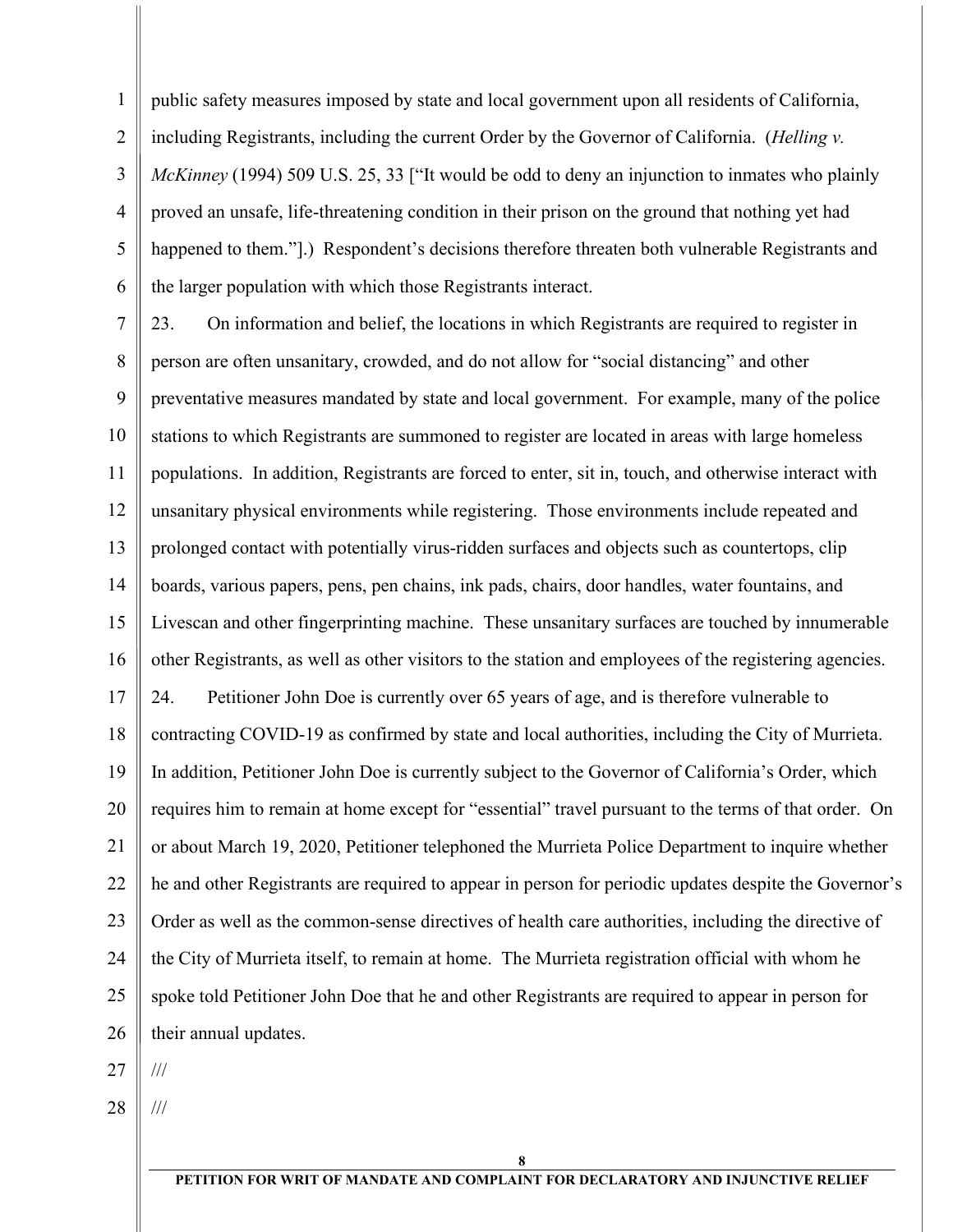1

### **EQUITY AND IRREPARABLE INJURY**

2 3 25. Petitioner realleges and incorporates herein, as though fully set forth, each and every, all and inclusively, paragraphs 1 through 24.

4 5 26. Risk of infection and death are irreparable injuries remediably by injunction. (*E.g.*, *Harris v. Bd. of Supervisors* (9th Cir. 2004) 366 F.3d 754 759, 766.)

6 7 8 9 10 11 12 13 14 15 16 17 18 19 27. Respondent's discretionary decision to require that periodic updates occur in-person, rather than through telephone or videoconferencing or other means, subjects Registrants and the general public to an unreasonable and untenable risk of harm, as confirmed by state and local authorities who have ordered such Registrants to remain at home. There are alternative effective means to achieve the purposes of Section 290, such as providing the necessary information over the telephone or through videoconference, or by delaying the collection of certain information until the COVID-19 pandemic has ended. On information and belief, certain state and federal agencies, including but not limited to the California courts and the California Department of Motor Vehicle, have suspended numerous statutory or regulatory requirements to appear in person, and/or have tolled deadlines associated with appearing in person, due to COVID-19. In addition, on information and belief, some registering agencies within the State of California have suspended their requirement that Registrants appear in person for periodic updates. The equities in this case demand that Respondent extend similar accommodation to Petitioners and other Registrants in light of the extraordinary needs and measures involved in the current pandemic.

20 21 22 23 24 25 26 27 28. Mandamus, declaratory, and injunctive relief are warranted in this action because Respondent's unlawful activity has caused, is causing, and will continue to cause immediate and irreparable harm to Petitioners, other Registrants, as well as the public at large by exposing Petitioner and other Registrants to increased risk of infection by the COVID-19 virus. In fact, the purpose of the stay-at-home order issued by the Governor of California is to prevent precisely the risks imposed by Respondent upon Registrants when Registrants are needlessly forced to appear in person at the Police Department. Yet, Respondent persists in requiring that Registrants appear in person for periodic updates.

28

29. There are no plain, adequate, complete, or speedy alternative remedies available to redress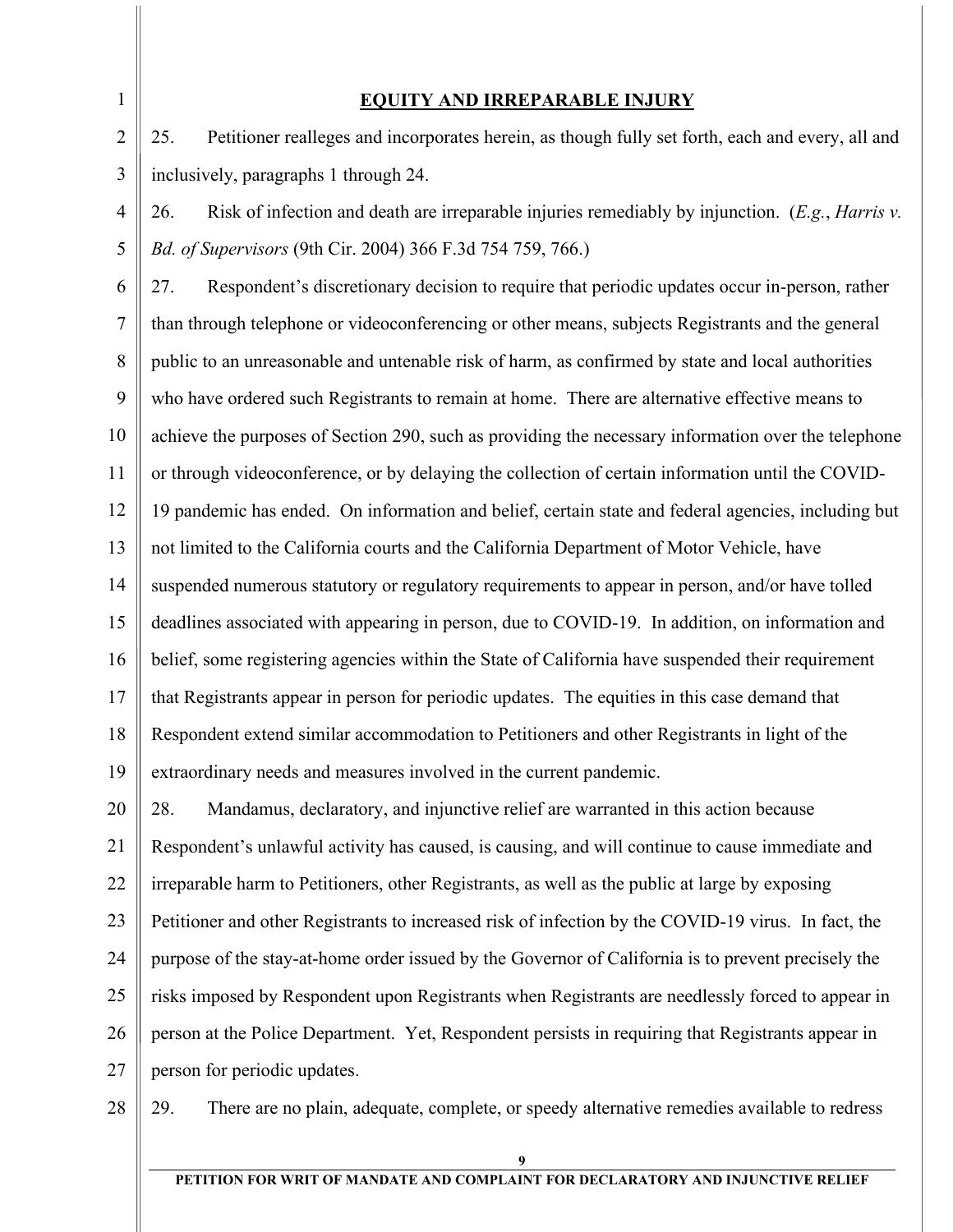| $\mathbf{1}$   | the violations of law committed by Respondent in this action, nor are there any available and non-      |  |  |
|----------------|---------------------------------------------------------------------------------------------------------|--|--|
| $\overline{2}$ | futile administrative remedies available to redress the violations of law committed by Respondent.      |  |  |
| 3              | Damages are not adequate to protect Petitioners from the continuing effects of Respondent's             |  |  |
| $\overline{4}$ | violations of the law and from Respondent's failure to carry out its duty under the law in              |  |  |
| 5              | compliance with the law. (Cal. Civ. Proc. Code § 1086.)                                                 |  |  |
| 6              | <b>FIRST CLAIM FOR RELIEF</b>                                                                           |  |  |
| $\overline{7}$ | (Mandamus – Cal. Civ. Proc. Code § 1085)                                                                |  |  |
| 8              | 30.<br>Petitioners reallege and incorporate herein, as though fully set forth, each and every, all and  |  |  |
| 9              | inclusively, paragraphs 1 through 29.                                                                   |  |  |
| 10             | As recognized by state and local government, COVID-19 is transmittable in the community<br>31.          |  |  |
| 11             | through person-to-person contact, or by contact with surfaces that host the virus. In order to          |  |  |
| 12             | minimize the risk to individuals as well as to society at large, the Governor of California has ordered |  |  |
| 13             | all persons to stay at home unless departing for "essential" trips that do not include sex offender     |  |  |
| 14             | registration.                                                                                           |  |  |
| 15             | The California Sex Offender Registration Act does not require 30-day, 90-day, or annual<br>32.          |  |  |
| 16             | registration updates to be completed in person. Yet, Respondent has forced, and continues to force,     |  |  |
| 17             | Registrants to appear in person, even during the COVID-19 pandemic, and despite the Governor's          |  |  |
| 18             | Order that such persons remain at home. Forcing Registrants to appear at the Police Station, which      |  |  |
| 19             | poses risk of exposure to COVID-19, for the purpose of period updates exposes Petitioners, other        |  |  |
| 20             | Registrants, and thus the public at large, to increased risk of infection.                              |  |  |
| 21             | The state violates the rights of individuals when it subjects them to risk of physical harm and<br>33.  |  |  |
| 22             | disease during required interactions with law enforcement. (See Helling v. McKinney (1994) 509          |  |  |
| 23             | U.S. 25, 33.)                                                                                           |  |  |
| 24             | The information required for 30-day, 90-day, and annual updates can be effectively obtained<br>34.      |  |  |
| 25             | by Respondent without requiring Registrants to appear in person. In the alternative, Respondent has     |  |  |
| 26             | the discretion to permit and process periodic updates without requiring Registrants to appear in        |  |  |
| 27             | person, but unlawfully refuses to exercise that discretion.                                             |  |  |
| 28             | By requiring Registrants to appear in person for periodic updates pursuant to Penal Code<br>35.         |  |  |
|                |                                                                                                         |  |  |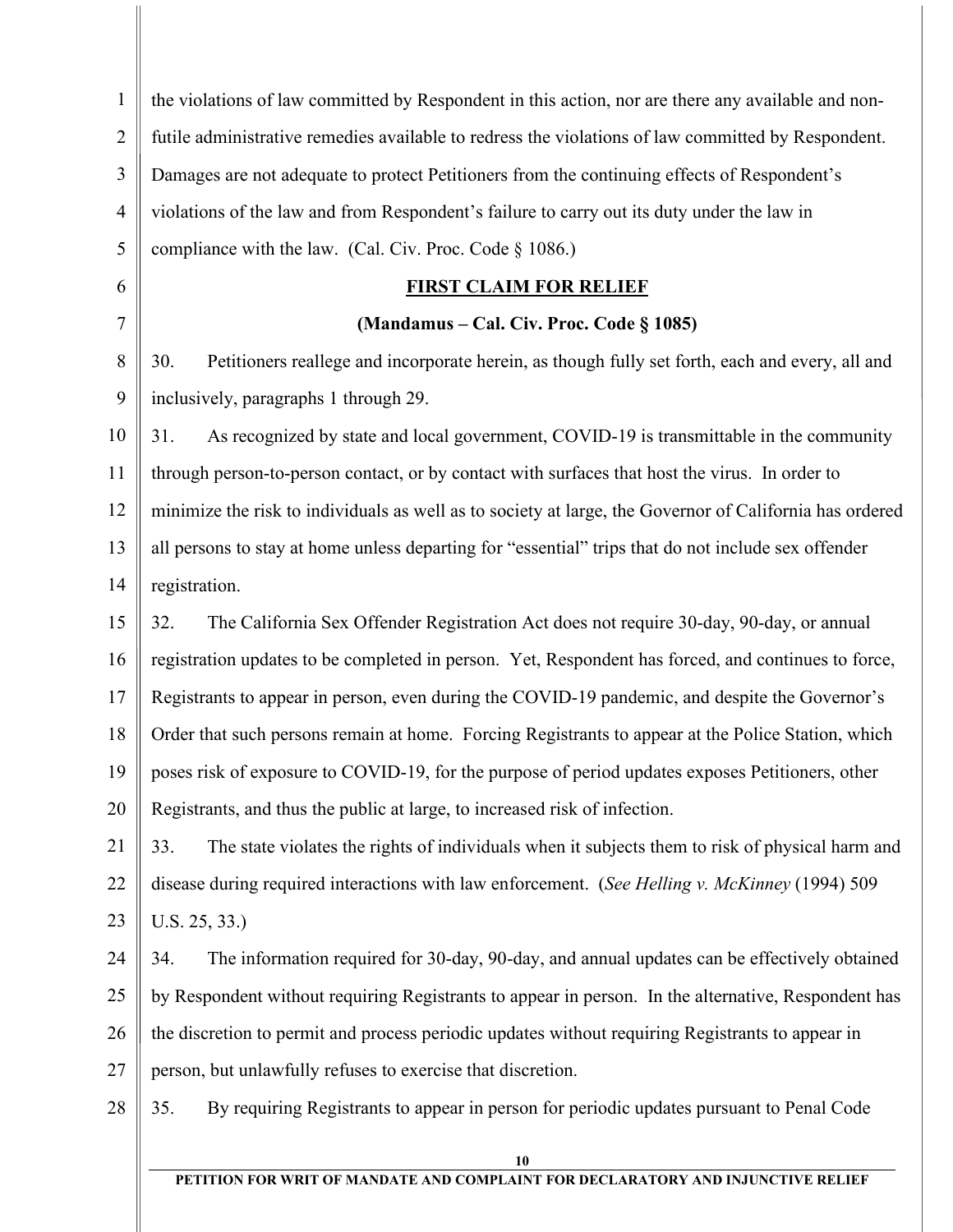1 2 3 4 5 6 sections 290.11 and 290.12, Respondent has effectively added a requirement that is not contained in those statutes or any other applicable statute, in violation of the law, thereby abusing its discretion. 36. Respondent has abused its discretion by requiring Petitioners and other Registrants in vulnerable populations, as defined by state and national health care agencies, to violate the Governor's Order and to appear in person for periodic updates, thereby subjecting themselves and the public at large to increased risk of infection by COVID-19.

7 8 9 10 11 37. Petitioners are beneficially interested in the outcome of this mandamus action because Petitioners are adversely impacted by Respondent's failure to perform its duty in compliance with the law, as well as by Respondent's abuse of discretion, and because Petitioners' rights are infringed by Respondent's failure to perform its duty in compliance with the law, as well as by Respondent's abuse of discretion.

12 13 14 15 16 17 18 19 20 21 38. The injuries that Petitioners are suffering and will suffer as a result of the actions of Respondent, as well as its deputies, officials, officers, agents, and employees, are severe, irreparable, and ongoing, and there is no plain, adequate, complete, or speedy alternative remedies available to redress the violations of law committed by Respondent in this action, nor are there any available and non-futile administrative remedies available to redress the violations of law committed by Respondent. Damages are not adequate to protect Petitioners from the continuing effects of Respondent's violations of the law, from Respondent's abuse of their discretion under the law, and from Respondent's failure to carry out its duty as required by law. Therefore, immediate mandamus relief is necessary to halt and prevent further occurrence of these ongoing unlawful acts and the infliction of irreparable harm to Petitioners and all Registrants.

- 22
- 23

# **SECOND CLAIM FOR RELIEF**

## **(Declaratory Judgment – Cal. Civ. Proc. Code § 1060)**

24 25 39. Petitioners reallege and incorporate herein, as though fully set forth, each and every, all and inclusively, paragraphs 1 through 38.

26 40. There is an actual controversy as set forth in this Petition.

27 28 41. Petitioners are informed and believe and thereon allege that Respondent, as well as its deputies, officials, officers, agents, and employees, have failed to comply with the law, and are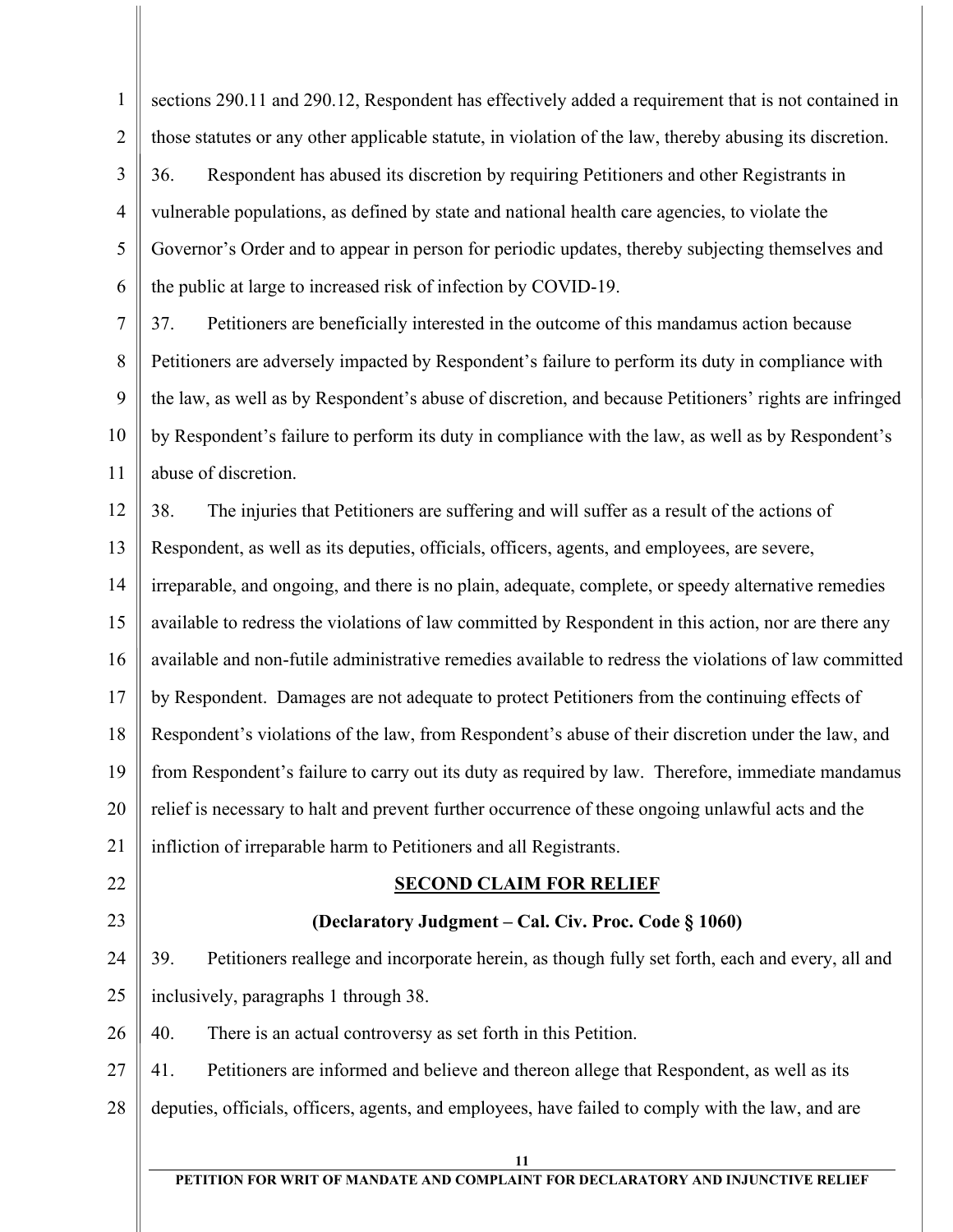| $\mathbf{1}$   | abusing their discretion under the law, by requiring Registrants in vulnerable populations as defined |  |
|----------------|-------------------------------------------------------------------------------------------------------|--|
| $\overline{2}$ | by national and state health care authorities to appear in person for their periodic registration     |  |
| 3              | updates amidst the COVID-19 pandemic, as pled herein.                                                 |  |
| $\overline{4}$ | Petitioners therefore seek a declaration of their rights under California law, as well as a<br>42.    |  |
| 5              | declaration of Respondent's duties under the Sex Offender Registration Act, California Penal Code     |  |
| 6              | section 290, et seq., and of the scope of Respondent's discretion under that Act.                     |  |
| 7              | <b>PRAYER FOR RELIEF</b>                                                                              |  |
| 8              | WHEREFORE, Petitioners pray for judgment against Respondent as follows:                               |  |
| 9              | A. That the Court issue a peremptory writ of mandate directing Respondent to cease                    |  |
| 10             | requiring persons required to register as a sex offender from appearing in person for 30-             |  |
| 11             | day, 90-day, and annual updates ("periodic updates") pursuant to California Penal Code                |  |
| 12             | sections 290.11 and 290.12 until the threat of COVID-19 has ended;                                    |  |
| 13             | B. For a judgment declaring that California Penal Code sections 290.11 and 290.12 and                 |  |
| 14             | other applicable law do not require persons required to register as a sex offender to                 |  |
| 15             | appear in person to complete periodic updates;                                                        |  |
| 16             | C. For a judgment declaring that Respondent has abused its discretion under California                |  |
| 17             | Penal Code sections 290.11 and 290.12 and other applicable law by requiring persons                   |  |
| 18             | required to register as a sex offender to appear in person to complete periodic updates;              |  |
| 19             | D. For an injunction restraining Respondent from requiring persons required to register as a          |  |
| 20             | sex offender from appearing in person for periodic updates pursuant to California Penal               |  |
| 21             | Code sections 290.11 and 290.12 until the threat of COVID-19 has ended;                               |  |
| 22             | That Petitioners recover from Respondent all of the Petitioners' reasonable attorneys'<br>Е.          |  |
| 23             | fees, costs, and expenses of this litigation; and                                                     |  |
| 24             | F. For such other and further relief as the Court deems just and proper.                              |  |
| 25             | Dated: March 23, 2020<br>LAW OFFICE OF JANICE M. BELLUCCI                                             |  |
| 26             |                                                                                                       |  |
| 27             | ellui<br>By:<br>Janice M.<br><b>Bellucci</b>                                                          |  |
| 28             | <b>Attorney for Petitioners</b>                                                                       |  |
|                | 12                                                                                                    |  |
|                | PETITION FOR WRIT OF MANDATE AND COMPLAINT FOR DECLARATORY AND INJUNCTIVE RELIEF                      |  |